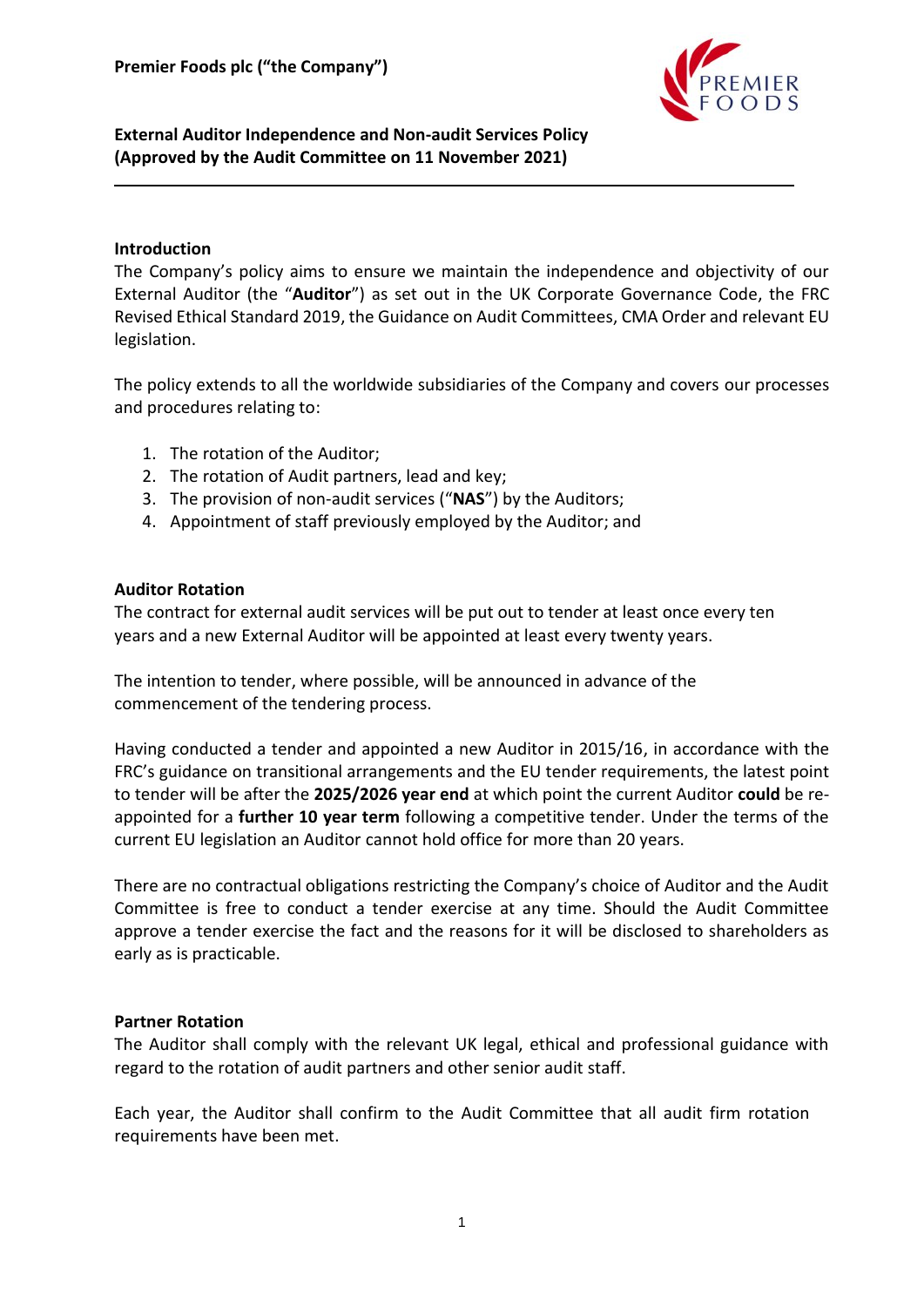## **Non-audit services and procedure for approval**

The Company's default position is that the External Auditor should not provide any nonaudit services ("**NAS"**) to the business.

It is recognised however, that the Auditor will have a significant understanding of the Group's business and that this knowledge and experience can be utilised to the Group's advantage in certain areas. These are specified in Appendix 1.

- 1. Where NAS are allowed, fees for NAS shall not exceed 70% of the average Group statutory audit income incurred for the last three consecutive financial years (the "**70% Cap**").
- 2. Contingent fee arrangements are not permitted for any NAS.
- 3. The sourcing of all allowed NAS, where the billable fee will be up to £100k, will require the approval of the Audit Committee Chairman. If the fee is anticipated to be over £100k, approval of the full Audit Committee will be required. Management will present the rationale for requiring the Auditor to conduct the activity and the impact on the 70% Cap.
- 4. The level of NAS fees will be monitored by the Chief Financial Officer and the Audit Committee. This will be reported to the Audit Committee on a regular basis.

## **Employment of former employees of the Auditor or the Company**

The Company and the Auditor agree on a restricted hiring policy:

- i. the Company will not hire partners or professional employees of the Auditor to become key management personnel who have been involved in the external audit of the Company's Half or Year End accounts within the previous two financial years, nor will it take employees of the Auditor on secondment; and
- ii. the Auditor will not hire any officers, director or employee of the Company for involvement in the Company's external audit within two years after termination of their employment with the Company.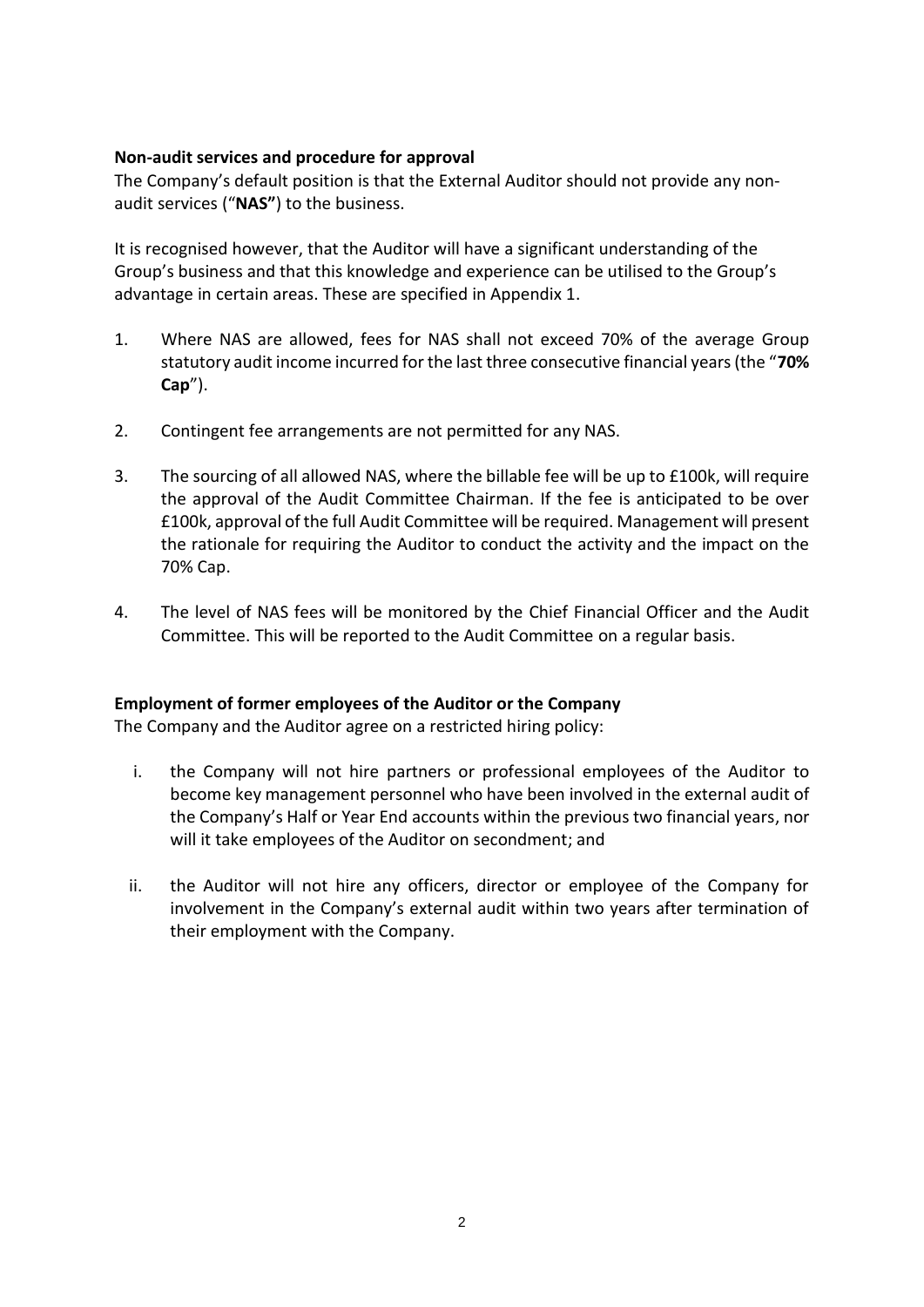# **Appendix 1**

| Services required by law or regulation and<br>exempt from the non-audit services cap                                                                          | <b>Examples</b>                                                                                                                                                                                                                                                                                                                                                                                                         |
|---------------------------------------------------------------------------------------------------------------------------------------------------------------|-------------------------------------------------------------------------------------------------------------------------------------------------------------------------------------------------------------------------------------------------------------------------------------------------------------------------------------------------------------------------------------------------------------------------|
| Reporting required by a competent<br>authority / regulator under law or<br>regulation                                                                         | Reporting to regulator on client assets<br>$\bullet$<br>(CASS Standard)<br>Reports under s166 and s340 of FSMA<br>$\bullet$<br>Reporting to regulator on regulatory<br>$\bullet$<br>financial statements<br>Solvency II reporting<br>$\bullet$<br>Public reporting under reporting<br>$\bullet$<br>accountant services e.g.:<br>Accountant's report<br>$\circ$<br>Pro forma financial information<br>$\Omega$<br>report |
| For a controlled undertaking in a third<br>country, reporting required by local law or<br>regulation where the auditor is permitted<br>to provide the service | Certifications to tax authorities in<br>$\bullet$<br>certain countries (e.g. India, Italy,<br>Greece, Turkey)                                                                                                                                                                                                                                                                                                           |
| Reporting on internal financial controls<br>when required by law or regulation                                                                                | COSO report used for Sarbanes-Oxley<br>$\bullet$<br>opinions (US SOX)<br>China Internal control and audit (C-<br>$\bullet$<br>SOX)                                                                                                                                                                                                                                                                                      |
| Reporting on the iXBRL tagging of financial<br>statements                                                                                                     | New European requirement for annual<br>$\bullet$<br>financial reports                                                                                                                                                                                                                                                                                                                                                   |
| Reports, required by or supplied to<br>competent authorities/regulators, where<br>auditor is indicated as appropriate choice                                  | Reports provided under the rules of a<br>$\bullet$<br>competent authority or regulator e.g.:<br>PRA/FCA<br>$\bullet$<br>UK listing authority<br>UK Ofgem / Ofcom<br>$\circ$                                                                                                                                                                                                                                             |

# **Whitelist of permissible services for UK PIEs/OEPIs**

| Services subject to the non-audit services                                                 | <b>Examples</b>                                                                                      |
|--------------------------------------------------------------------------------------------|------------------------------------------------------------------------------------------------------|
| cap                                                                                        |                                                                                                      |
| Reviews of interim financial information<br>not otherwise required by law or<br>regulation | Review of interim financial information<br>٠<br>(ISRE 2410)<br>Quarterly reporting (principally SEC) |
| Where not otherwise required by law or                                                     | Private reporting under Reporting                                                                    |
| regulation, non-audit and additional                                                       | Accountant services e.g.:                                                                            |
| services, as auditor / reporting accountant,                                               | Working capital<br>$\circ$                                                                           |
| in relation to information of the audited                                                  | <b>Financial Position and Prospects</b><br>$\bigcirc$                                                |
| entity when:                                                                               | Procedures                                                                                           |
| understanding of the entity relevant to<br>$\bullet$                                       | <b>Profit forecast</b><br>$\Omega$                                                                   |
| service                                                                                    | SAS 72 comfort letter                                                                                |
| would not compromise independence<br>$\bullet$                                             |                                                                                                      |